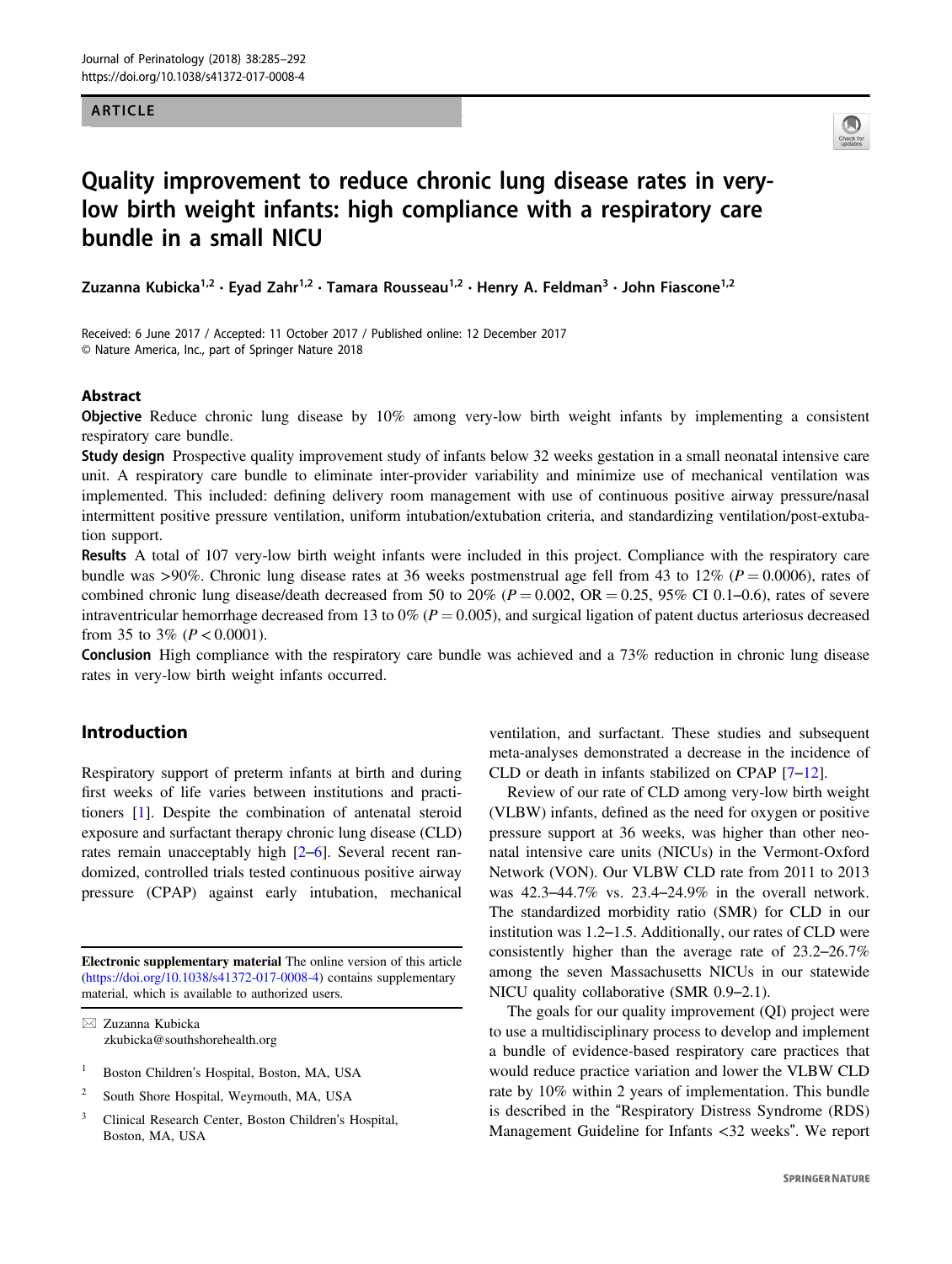here data from the 24-month period from 1 March 2014 to 29 February 2016 ("Implementation" phase).

# Methods

# Context

South Shore Hospital in Massachusetts has ~3600 deliveries and 450 NICU admissions per year. The NICU has 30 beds, admits between 30 and 50 VLBW infant's per year, and is the only level 3 NICU in the state not located in an academic medical center. Infants are cared for by a staff of 7 neonatologists, 2 neonatal nurse practitioners, 8 pediatric/neonatal certified respiratory therapists, and 70 nurses. No physicians or neonatal nurse practitioners (NNPs) in training participated in patient care.

## Delivery room team composition, equipment, and respiratory care

A Neopuff T-piece resuscitator (Fisher & Paykel Healthcare) with blended oxygen was used in the delivery room (DR) for all high-risk deliveries after January 2012. Prior to this time flow-inflating resuscitation bags with adjustable FIO2 were used. Neonatal Resuscitation Program guidelines were followed during resuscitation. If positive pressure ventilation was needed, a NeoPuff and either an appropriate size mask or a RAM cannula (Neotech) were used. High-risk deliveries were always attended by a pediatric/ neonatal respiratory therapist, a nurse, and an NNP or neonatologist.

The only interface for CPAP and nasal intermittent positive pressure ventilation (NIPPV) delivery in the DR and during the NICU stay was the RAM cannula (Neotech) with size based on birth weight. In the NICU, both CPAP and NIPPV were delivered by either a Babylog VN500 or an Evita Infinity V500 ventilator (Draeger Medical). Saturation target parameters for infants <32 weeks gestational age (GA) were 88–92% during the baseline year 2013 and implementation phase.

Included infants were inborn and  $\langle 1500 \text{ g}$ . All eligible infants are included in this report. Exclusion criteria were: GA below 24 weeks, congenital diaphragmatic hernia, congenital heart disease, choanal atresia, and a decision to forgo intensive care.

### Interventions

We structured our QI initiative based on the Institute for Healthcare Improvement model with initial implementation of the guideline followed by multiple modifications to the interventions based on staff input and monitoring of data. A formal key driver diagram was not utilized.

The multidisciplinary guideline development and staff education took place from 1 January 2014 to 28 February 2014. The implementation phase included the period from 1 March 2014 to 29 February 2016.

#### Guideline development

A multidisciplinary task force was assembled that included representatives from the neonatologists, respiratory therapists, and nursing staff. The team leader coordinated the efforts and oversaw all the steps in bundle creation and introduction. All the staff including nurses, neonatologists, NNPs, respiratory therapists, medical director, nurse manager, clinical nurse educator, and respiratory therapy director were aware of the initiative, and were encouraged to provide the task force with input, which was incorporated into the Guideline.

The task force reviewed our respiratory practices during the year 2012 (full VON outcome data for the year 2013 were not completed yet) when practices were nonstandardized and dependent entirely on the physician's choice. A "snapshot" of our respiratory management was created by detailed review of all 11 VLBW infants diagnosed with CLD in 2012. All 11 infants were intubated in the DR and received surfactant. High-frequency oscillatory ventilation (HFOV) and sedation were initiated on admission for all infants, early extubation was attempted in only one case. Ultimately, all infants underwent prolonged mechanical ventilation and high-flow nasal cannula (HFNC) therapy.

The task force reviewed relevant literature and developed a framework for respiratory management for all infants 24–32 weeks GA [[1,](#page-7-0) [6](#page-7-0)–[18](#page-7-0)]. The task force visited a NICU with a very-low incidence of CLD that focused on bubble CPAP and reviewed their intubation/extubation criteria and discussed how they had achieved high compliance.

Major changes in our practice included an emphasis on non-invasive ventilation: defining DR management with the use of CPAP/NIPPV as the primary mode of respiratory support, encouraging uniform intubation/extubation criteria, use of HFOV as a "rescue mode" only, and avoidance of over sedation and standardized post-extubation support (for Guideline summary see Supplementary information available at JPER website).

Members of the multidisciplinary task force provided intense training to the NICU staff members. Training was discipline specific and consisted of small group Power Point sessions led by a neonatologist and a multidisciplinary team member from the same discipline (specialists training specialists approach). During these sessions, data from our NICU were compared to the network CLD rates and the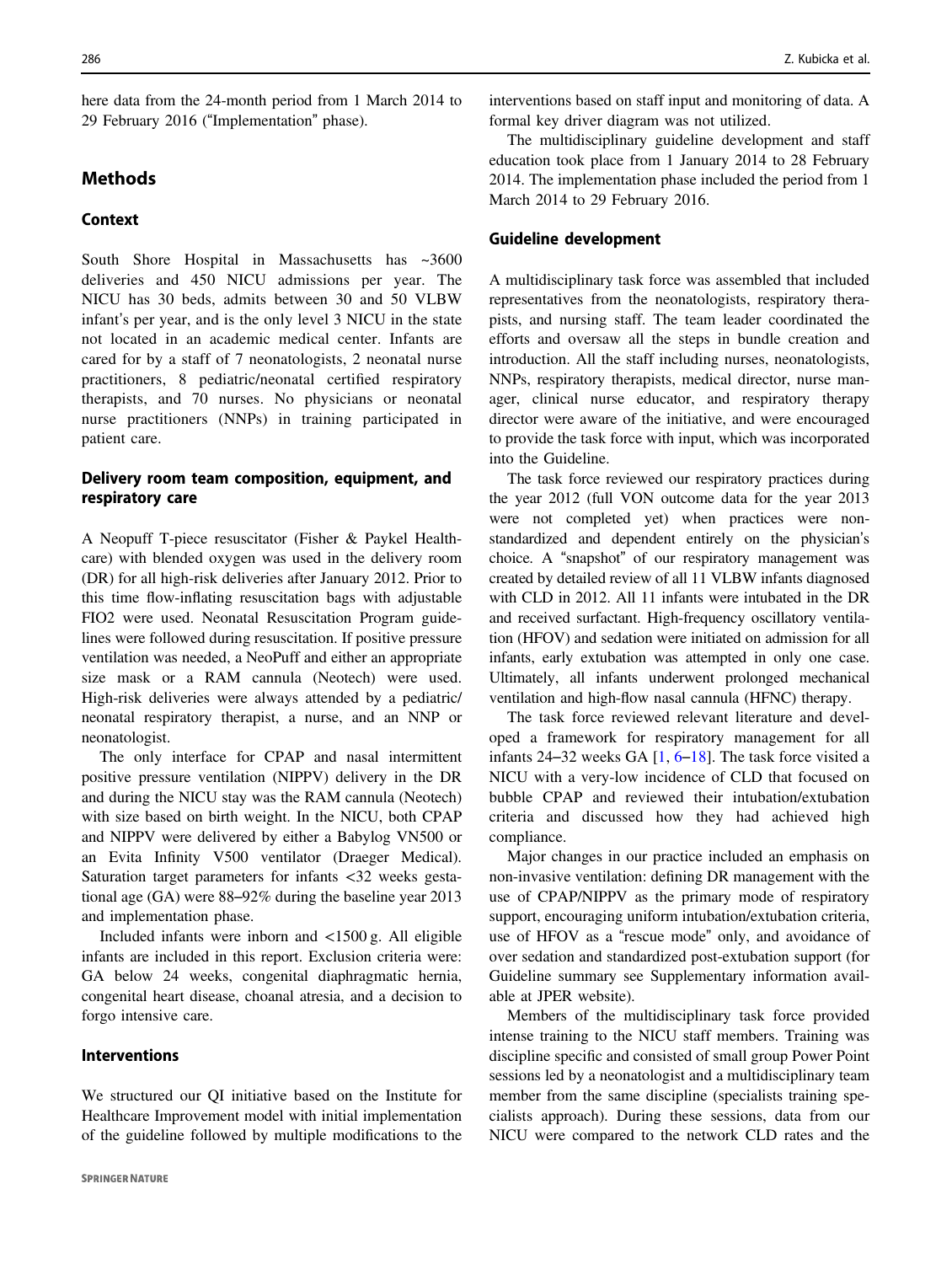rationale for a non-invasive ventilation approach was presented. The Guideline was discussed and clarified when necessary, and the technique of how CPAP and NIPPV were to be provided was reviewed. Copies of the algorithm with detailed steps of respiratory care along with pocket sized, laminated cards with an abbreviated version of the Guideline were placed in the NICU as close as possible to the point of care.

#### Guideline implementation

The Guideline was implemented on 1 March 2014. The team leader coordinated the efforts, oversaw all the steps and communicated compliance outcomes in a collegial way with the team during monthly meetings. Feedback from clinical staff, including physicians, nurses, and respiratory therapists, was solicited continuously and several modifications to the Guideline were made as a result of staff feedback. These included: attention to frequent stomach decompression due to gas trapping during NIPPV and CPAP, clearing nasal/oral secretions, and avoiding disconnection of CPAP apparatus during "hands-on" nursing care including turning and weighing.

Refresher activities took place after completion of 12 and 24 months of the implementation phase. These included an online quiz about the Guideline, and a formal presentation for all staff summarizing the 12- and 24-month outcomes and compliance. Our success was shared and celebrated with the entire staff after completing 12 and 24 months. We also presented our methods and outcomes at regional QI meetings and with other NICUs at local meetings.

Minor Guideline changes were implemented after completion of the first 12 months. Discontinuation of CPAP therapy for infants <28 weeks at birth when stable in room air (RA) without the need for any respiratory support and inclusion of infants 23–24 weeks in the Guideline were allowed. These modifications were based on increasing experience with extremely preterm infants and were communicated in the refresher activities.

#### Study of the interventions

All the data on compliance, maternal and neonatal characteristics, and respiratory management and outcomes during the 24 months of the implementation phase were collected prospectively by three neonatologists, who were task force members. The "Baseline" year 2013 data were obtained by retrospective chart review. The timing of our implementation phase (1 March 2014–29 Feb 2016) did not match yearly reported VON data; therefore none of the data were extrapolated from VON reporting.

#### Process measures and outcomes

To monitor compliance with the Guideline, a "Compliance Data Sheet" was maintained for each VLBW infant by three neonatologists, who were task force members. DR interventions, intubation, number of days on synchronized intermittent mandatory ventilation (SIMV), HFOV, NIPPV, CPAP, HFNC, low-flow nasal cannula (LFNC), surfactant administration, and caffeine therapy were monitored and used as measures of compliance.

The primary outcomes were the rate of CLD and combined CLD/death. CLD was defined as supplemental oxygen or positive pressure use at 36 weeks postmenstrual age and included infants transferred before 36 weeks and readmitted. If the infant was transferred before 36 weeks on supplemental oxygen or positive pressure, not readmitted and the 36 week data were not available, the diagnosis of CLD was made. If the infant was discharged home with oxygen between 34 and 36 weeks, CLD was diagnosed. Additionally, infants requiring at least 28 days of supplemental oxygen and supplemental oxygen with effective  $FIO2 < 0.3$ at 36 weeks postmenstrual age were classified as moderate CLD and those requiring FIO2  $\geq$  0.3 as severe CLD [\[19,](#page-7-0) [20\]](#page-7-0).

Secondary outcomes included: need for supplemental oxygen at home, need for medical/surgical therapy for echocardiography proven patent ductus arteriosus (PDA), need for vasopressive agents to treat hypotension, need for postnatal steroids for CLD, and length of stay.

Balancing measures were collected separately from the routine VON data. Severe intraventricular hemorrhage (IVH) diagnosed by intracranial imaging on or before day 28 of life. Grade 3 IVH was defined as intraventricular blood and ventricular dilatation; grade 4 as intraparenchymal bleeding [\[21](#page-7-0)]. Severe retinopathy of prematurity (ROP) was defined as stage 3–4 or requiring surgery as described by International Committee for the Classification of ROP standards [\[22](#page-7-0)]. Necrotizing enterocolitis (NEC) was diagnosed as Modified Bell criteria stage 2 or higher [\[23](#page-7-0)]. Nosocomial infection, pneumothorax, and spontaneous intestinal perforation definitions approximated the VON definitions.

#### Analysis

Performance on the primary outcome measure and respiratory care practices were monitored using statistical process control charts, and rules for detecting special cause variation were applied [[24](#page-7-0)]. There were a different number of VLBW infants born each month and quarterly with unequal opportunity for an event, therefore U-charts were created with means, upper, and lower control limits (three standard deviations above and below the mean, respectively) calculated using QI Macros SPC 2017 software. In addition, demographic and clinical characteristics between the baseline year and implementation phase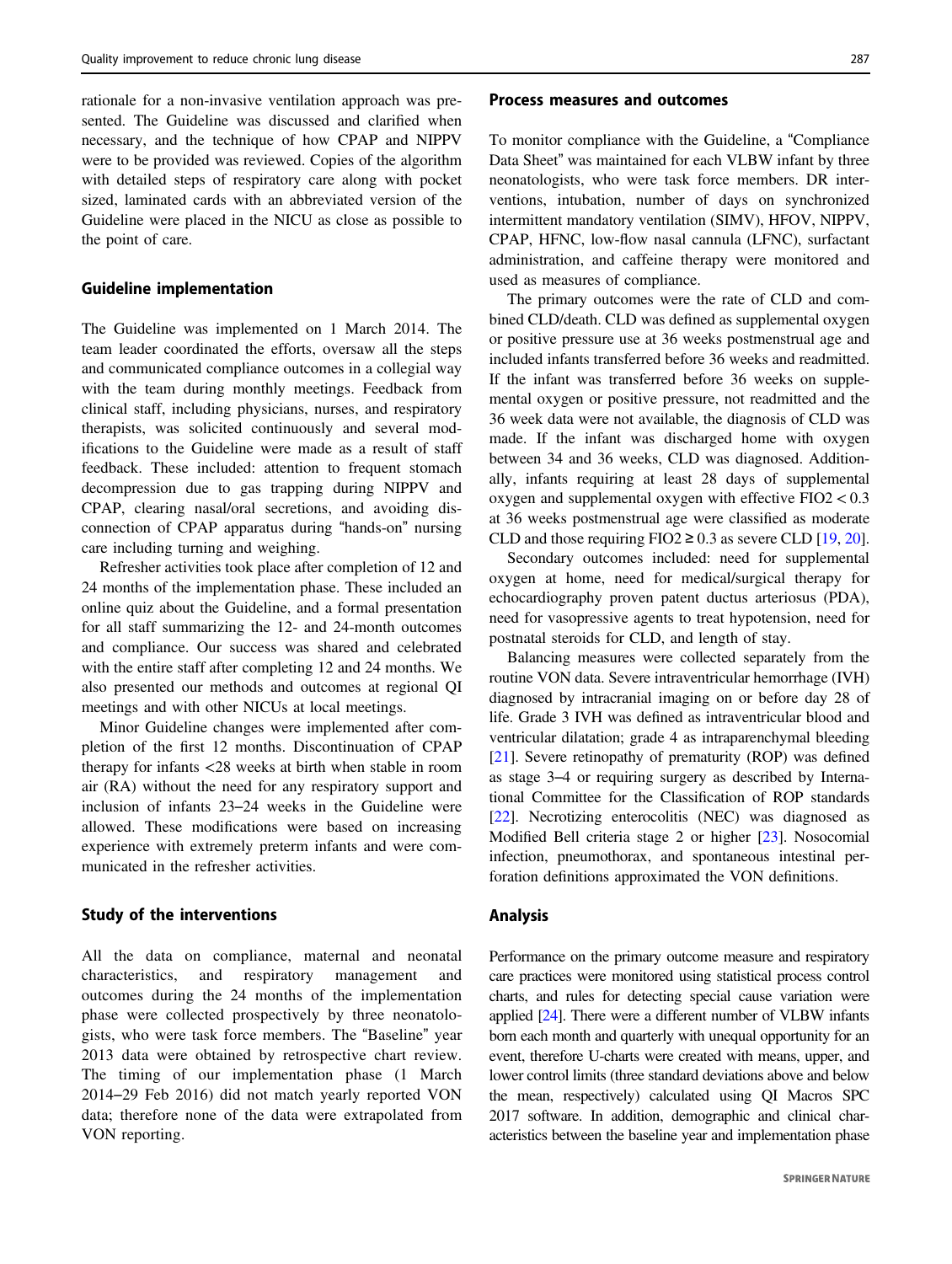were compared using Fisher's exact test (2-sided) to assess associations between categorical variables. Simple logistic regression was used to compare binary outcomes between study phases. Student's independent-sample t test (2-sided) was used to assess differences in means for continuous measures. For skewed measures, the Wilcoxon rank-sum test was used to compare distributions. SAS software (Cary, NC) was used for all statistical computations.

We analyzed data on infants <1500 g rather than <32 weeks GA to maintain consistency with VON data and to compare our outcomes with our local QI network.

#### Ethical considerations

The Guideline was introduced as a prospective QI project and was exempted from approval by the South Shore Hospital Institutional Review Board.

# **Results**

One hundred-ten infants with a birth weight of  $\langle 1500 \text{ g} \rangle$ were born at South Shore Hospital between January 2013 and March 2016. Three infants were excluded from analysis: one infant with trisomy 18 forgoing intensive care, one with GA 22 weeks, and one with pulmonary hypoplasia and death within 2 h. Out of the 107 infants analyzed, 46 were born during baseline year 2013 and 61 during the implementation phase.

As shown in Fig. 1, during the implementation phase the rate of CLD fell over time from 37 to 10%. Criteria for special cause variation were met with eight consecutive points below the mean [\[24](#page-7-0)]. Also shown in Fig. 1 are implementation phase changes in DR intubation (53–11%) and HFOV exposure (57–19%). These process measures also meet criteria for special cause variation. Of note, the CLD rates for our Massachusetts QI collaborative remained 25.3% and 23.9% in 2014 and 2015, respectively.

There were deviations from the Guideline involving three patients  $(3/61 = 4.9\%$  infants). One infant <28 weeks GA was extubated to RA rather than NIPPV or CPAP, one infant <28 weeks GA was weaned to HFNC prior to 32 weeks GA, and one infant <28 weeks GA was weaned from CPAP when criteria were not met. The goal of extubation within 2 h of meeting the criteria was not strictly followed, but was always  $<6$  h.

Table [1](#page-4-0) provides the summary of maternal and neonatal characteristics. There were no statistically significant differences between groups in any of the attributes examined except, with marginal statistical significance  $(P =$ 0.05–0.07), that infants in the implementation phase were on an average 106 g heavier, 1 week older, more likely to be male, and the birth weight of <1000 g was less prevalent.

Significant differences in respiratory management between the baseline year 2013 and implementation phase were noted (Table [2\)](#page-4-0). In the DR, infants were significantly more likely to be managed with NIPPV and significantly less likely to be intubated. After admission to the NICU: intubation, mechanical ventilation with SIMV or HFOV, surfactant administration, HFNC therapy, LFNC therapy, and number of days spent on HFNC/LFNC, were all significantly lower. Caffeine therapy was started on admission significantly more often. Postnatal steroid administration was less common during the implementation phase, this almost reached statistical significance ( $P = 0.054$ ). We did not find a significant difference in overall frequency of CPAP or NIPPV use or median number of days spent on those modalities.

There was a significant reduction in the incidence of CLD among all VLBW infants (from 43 to 12%,  $P =$ 0.0006) and the combined outcome of CLD/death (from 50 to 20%  $P = 0.002$ , OR  $= 0.25$ , 95% confidence interval (CI) 0.1–0.6). All the infants diagnosed with CLD were <32 weeks GA at birth. Among infants with CLD, the proportion of severe CLD decreased, but the sample size was too small to demonstrate statistical significance  $(P =$ 0.36 by Fisher exact test). We did not find a significant



Fig. 1 Control chart (U-chart) of CLD rates, DR intubation rates, and HFOV use at anytime in quarterly intervals during 1 January 2013–29 February 2016. Arrows represent the end of baseline year, the end of

12 months of the implementation phase, and the end of 24 months of the implementation phase, respectively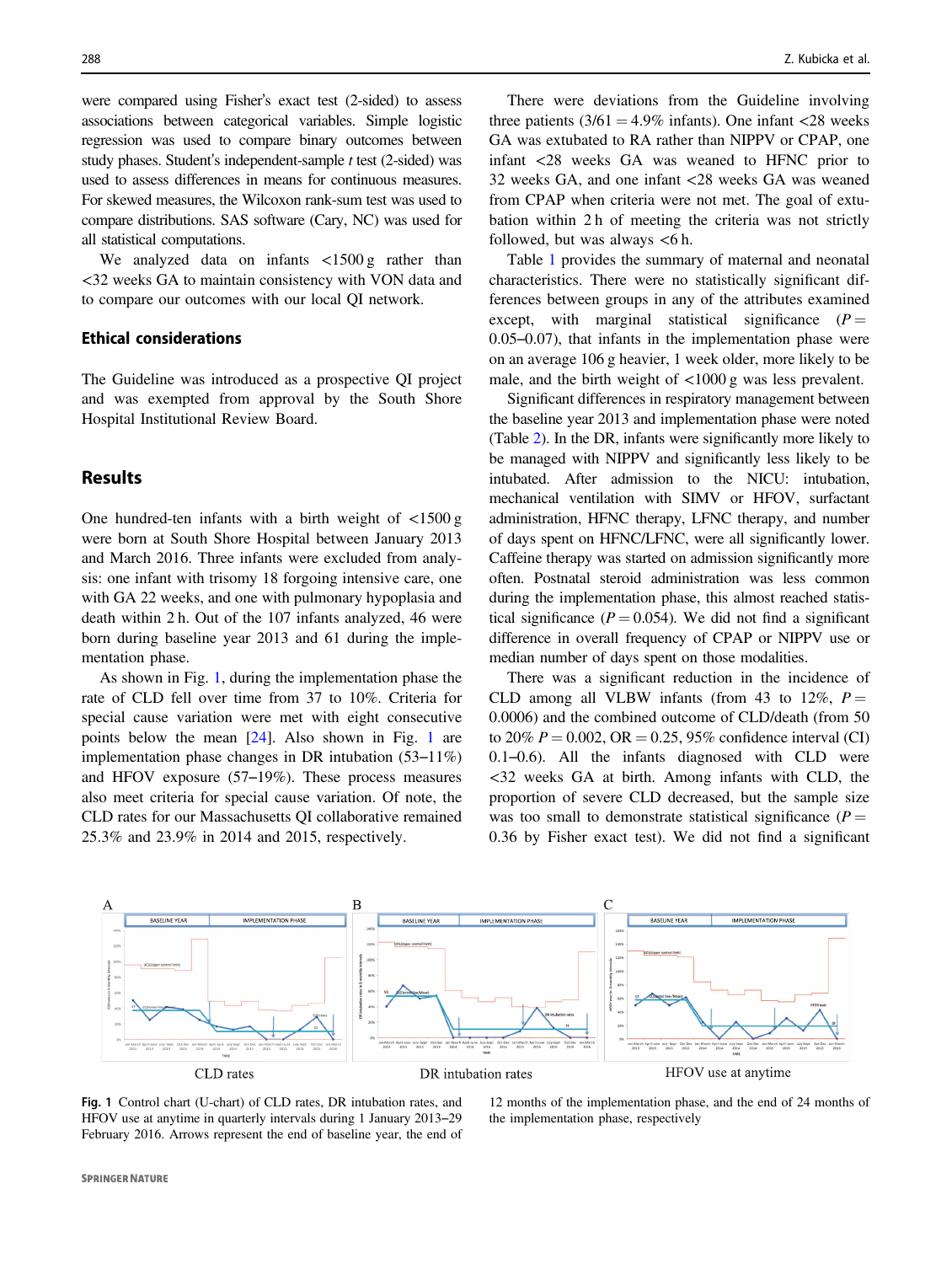<span id="page-4-0"></span>

| Table 1 Maternal and neonatal characteristics |  |
|-----------------------------------------------|--|
|-----------------------------------------------|--|

| Characteristic                        | Mean $\pm$ SD, N (%), or median<br>(25th–75th percentile) |                         | $P$ -value* |
|---------------------------------------|-----------------------------------------------------------|-------------------------|-------------|
|                                       | <b>Baseline</b><br>year                                   | Implementation<br>phase |             |
| All infants                           | 46 (100)                                                  | 61 (100)                |             |
| Gestational age at<br>birth, weeks    | $28.4 + 2.8$                                              | $29.4 + 2.9$            | 0.06        |
| Birth weight, g                       | $1026+$<br>293                                            | $1132 \pm 275$          | 0.06        |
| Birth weight $\langle 1000 \text{ g}$ | 22 (48)                                                   | 18 (30)                 | 0.07        |
| Small for gestational<br>age          | 14(30)                                                    | 13 (21)                 | 0.37        |
| Steroid complete                      | 40 (87)                                                   | 47 (77)                 | 0.22        |
| Chorioamnionitis <sup>a</sup>         | 3(7)                                                      | 4(7)                    | 1           |
| White race                            | 39 (85)                                                   | 47 (77)                 | 0.46        |
| Multiple birth                        | 26 (57)                                                   | 23 (38)                 | 0.08        |
| Male                                  | 27 (59)                                                   | 24 (39)                 | 0.05        |
| 1-min Apgar score                     | $8(5-8)$                                                  | $8(7-8)$                | 0.69        |
| 5-min Apgar score                     | $9(8-9)$                                                  | $9(8-9)$                | 0.27        |
| Cesarean section                      | 35 (76)                                                   | 51 (84)                 | 0.34        |

\*P-value tests for equal baseline year and implementation phase percentage by Fisher exact test; or equal means by Student's t test; or equal distributions by Wilcoxon rank-sum test

<sup>a</sup>Clinical definition applied. 3 out of 5 criteria must be met: maternal fever >100.4 F twice or >101 F once, maternal tachycardia, fetal tachycardia, fundal tenderness, foul-smelling vaginal discharge

reduction in CLD ( $P = 0.09$ ) or in the combined outcome of CLD/death  $(P = 0.18)$  in infants <1000 g birth weight; however, the subgroup was too small to show a significant subgroup difference. There were no significant differences in incidence rates of pneumothorax or pulmonary interstitial emphysema, hypotension treated with pressors, spontaneous perforations, nosocomial sepsis, and number of days in the hospital. The incidence of severe IVH was significantly lower (from 13 to 0%  $P = 0.005$ ). Additionally, the need for surgical closure of a PDA was significantly decreased from 35 to 3% ( $P < 0.0001$ ). Although not statistically significant, there were decreases in severe ROP and NEC. The summary of NICU outcome measures is provided in Table [3](#page-5-0) and Fig. [2](#page-6-0).

As infants in the implementation phase were on average 106 g heavier, 1 week older and male gender was more prevalent—gender, birth weight, and GA were examined as potential confounders in multivariate logistic regression analysis to determine whether those covariates might account for the improved outcome in the implementation phase. Among the potential confounders, only birth weight and GA met the criteria of association with both outcome  $(P<0.0001)$  and study phase  $(P=0.06)$ . Adjusting the logistic regression for any or all covariates had only a

Table 2 Respiratory management during baseline year and implementation phase

| Outcome                                               | $N(\%)$ or median<br>(minimum-maximum) |                         | $P$ -value* |
|-------------------------------------------------------|----------------------------------------|-------------------------|-------------|
|                                                       | <b>Baseline</b><br>year                | Implementation<br>phase |             |
| All infants                                           | 46 (100)                               | 61 (100)                |             |
| CPAP therapy in<br>delivery room <sup>a</sup>         | 16(35)                                 | 26(43)                  | 0.43        |
| NIPPV therapy in<br>delivery room <sup>a</sup>        | 0(0)                                   | 29 (48)                 | < 0.0001    |
| Intubated in delivery<br>room                         | 26(57)                                 | 5(8)                    | < 0.0001    |
| Intubated any time                                    | 36 (78)                                | 30(49)                  | 0.003       |
| SIMV, any time                                        | 35(76)                                 | 31 (51)                 | 0.009       |
| HFOV, any time                                        | 28 (61)                                | 12(20)                  | < 0.0001    |
| NIPPV, any time                                       | 25(54)                                 | 40 (66)                 | 0.32        |
| CPAP, any time                                        | 37 (80)                                | 48 (79)                 | 1           |
| HFNC, any time                                        | 33 (72)                                | 18 (30)                 | < 0.0001    |
| LFNC, any time                                        | 24 (52)                                | 8(13)                   | < 0.0001    |
| Days on SIMV                                          | $3(0-41)$                              | $0.5(0-33)$             | 0.001       |
| Days on HFOV                                          | $1(0-40)$                              | $0(0-23)$               | < 0.0001    |
| Days on CPAP                                          | $4.5(0-31)$                            | $5(0-38)$               | 0.28        |
| Days on NIPPV                                         | $1(0-29)$                              | $1(0-31)$               | 0.58        |
| Days on HFNC                                          | $6.5(0-52)$                            | $0(0-49)$               | < 0.0001    |
| Days on LFNC                                          | $2.5(0-37)$                            | $0(0-26)$               | < 0.0001    |
| Surfactant<br>administration                          | 36 (78)                                | 26 (43)                 | 0.0003      |
| Caffeine started on<br>admission                      | 3(7)                                   | 52 (87)                 | < 0.0001    |
| Steroids for CLD                                      | 10(22)                                 | 5(8)                    | 0.054       |
| Infants with birth<br>weight $\langle 1000 \text{ g}$ | 22 (100)                               | 18 (100)                |             |
| Intubated any time                                    | 21 (95)                                | 14 (78)                 | 0.16        |

\*P-value tests for equal baseline year and implementation phase percentage by Fisher exact test; or equal distributions by Wilcoxon rank-sum test

a Excludes patients trialed on CPAP/NIPPV in DR, but failed

negligible effect on the magnitude or significance of the estimated odds ratio for CLD or death (0.25) or its 95% CI (0.10–0.60). No evidence of effect modification was seen for any of the covariates ( $P = 0.24$  or greater).

#### Missing data

There were three unknown outcomes, two in the baseline year and one during the implementation phase. A sensitivity analysis assuming either positive or adverse outcome for all missing cases demonstrated that the results remained strong and significant.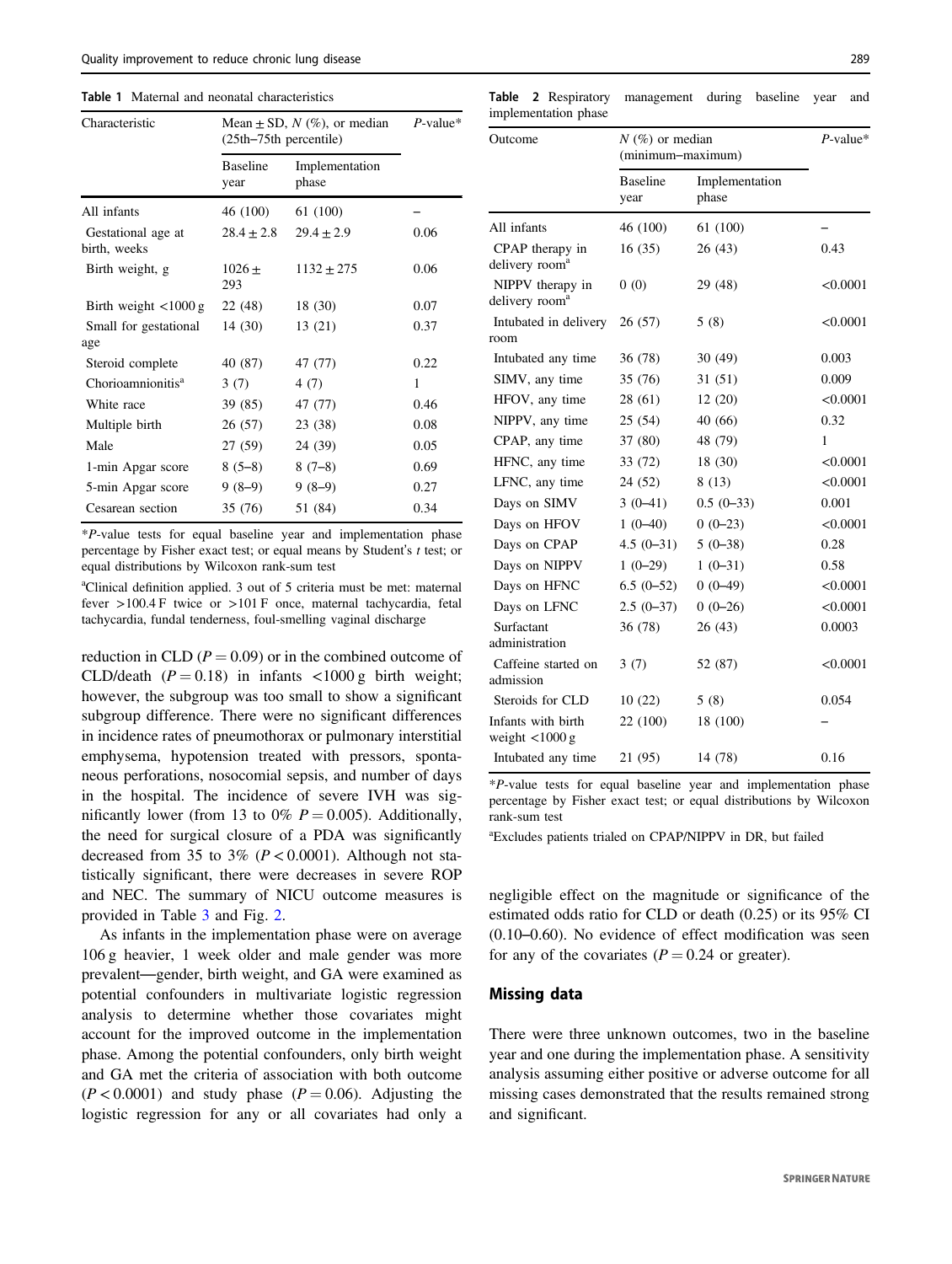| Outcome                                 | $N$ (%) or mean $\pm$ SD |                         | $P$ -value* |
|-----------------------------------------|--------------------------|-------------------------|-------------|
|                                         | <b>Baseline</b><br>year  | Implementation<br>phase |             |
| All infants                             | 46 (100)                 | 61 (100)                |             |
| CLD or death                            | 22(50)                   | 12(20)                  | 0.002       |
| <b>CLD</b>                              | 19(43)                   | 7(12)                   | 0.0006      |
| Death                                   | 5(11)                    | 5(8)                    | 0.74        |
| $O2$ home                               | 3(7)                     | 0(0)                    | 0.07        |
| PTX or PIE                              | 3(7)                     | 8(13)                   | 0.34        |
| Medical therapy for<br><b>PDA</b>       | 13 (28)                  | 9(15)                   | 0.10        |
| Surgical therapy for<br><b>PDA</b>      | 16(35)                   | 2(3)                    | < 0.0001    |
| Hypotension treated<br>with pressors    | 11 (24)                  | 8(13)                   | 0.20        |
| IVH Grade 3-4<br>(severe)               | 6(13)                    | 0(0)                    | 0.005       |
| ROP Stage 3-4<br>(severe)               | 4(10)                    | 1(2)                    | 0.16        |
| <b>NEC</b>                              | 5(11)                    | 2(3)                    | 0.14        |
| Spontaneous<br>perforations             | 2(4)                     | 1(2)                    | 0.58        |
| Nosocomial sepsis                       | 8(17)                    | 4(7)                    | 0.12        |
| Hospital stay, d                        | $69.6 \pm 35.7$          | $60.6 \pm 32.9$         | 0.18        |
| Infants with birth<br>weight $<$ 1000 g | 22 (100)                 | 18 (100)                |             |
| CLD or death                            | 16(76)                   | 9(53)                   | 0.18        |
| <b>CLD</b>                              | 14 (67)                  | 5(36)                   | 0.09        |
| Death                                   | 4 (18)                   | 4(22)                   | 1           |
| Infants with CLD                        | 19 (100)                 | 7(100)                  |             |
| Moderate $CLDa$                         | 11(58)                   | 6(86)                   | 0.36        |
| Severe CLD <sup>b</sup>                 | 8(42)                    | 1(14)                   |             |

<span id="page-5-0"></span>Table 3 NICU outcome measures during baseline year and implementation phase

Effective FIO2 conversion for infants on nasal cannula adapted from Benaron and Benitz conversion [[20](#page-7-0)]. Note: all infants diagnosed with CLD were <32 weeks gestational age at birth

\*P-value tests for equal baseline year and implementation phase percentage by Fisher exact test; or equal means by Student's t test

<sup>a</sup>Defined as need for supplemental oxygen for at least 28 days and need for supplemental oxygen with effective  $FIO2 < 0.3$  at 36 weeks postmenstrual age [\[19\]](#page-7-0)

bDefined as need for supplemental oxygen for at least 28 days and need for supplemental oxygen or positive pressure with effective FIO2  $\geq$  0.3 at 36 weeks postmenstrual age [\[19\]](#page-7-0)

# **Discussion**

Our data demonstrate that the introduction of a consistent respiratory bundle focusing on non-invasive ventilation was associated with a significant improvement in respiratory outcomes without an increase in negative outcomes among VLBW infants. The intervention is responsible for the reduction in CLD/death independent of the influence of gender, birth weight, and GA.

The number of days on SIMV, HFOV, HFNC, and LFNC was significantly lower when the Guideline was in use, although there was no significant increase in number of days on NIPPV or CPAP. The most likely explanation is that a more standardized approach to when and how to use both modes was implemented. It is also possible that avoidance of initial mechanical ventilation had protective effects on the developing lung that resulted in less need for non-invasive respiratory support.

The initial randomized-controlled trials and the most current Cochrane review concluded that NIPPV is superior to CPAP (less need to intubate, less extubation failures) [\[14](#page-7-0)–[18\]](#page-7-0). Reported NIPPV effects on CLD/mortality are inconsistent. The most current trial comparing infants <30 weeks GA placed initially either on CPAP or NIPPV, found no difference in the rates of death/CLD and length of mechanical ventilation. However, the types of devices used in the study were not specified, and the NIPPV settings used differed significantly from our settings [\[25](#page-7-0)]. Ventilator-generated CPAP with RAM cannula prongs were already accepted by our NICU staff. Use of chinstraps was based on physiologic studies suggesting that minimizing air leak and monitoring mean airway pressure might be necessary for successful use of this device [\[26](#page-7-0)]. We also focused on prolonged CPAP therapy and avoidance of "too early" weaning to HFNC as previously published data suggest that HFNC should not be used as replacement of CPAP [[27](#page-7-0)]. Other suggested strategies to decrease the rates of CLD include targeting saturation range 88–92% (chosen by our NICU) and decreasing the rates of nosocomial infections [[28\]](#page-7-0). Our nosocomial infection rates decreased during the implementation phase, but did not reach statistical significance. A nurse-driven QI initiative "Eradicating CLABSIs in the NICU" began in October 2014 and continues. The initiative concentrated on hand hygiene, central line insertion techniques, limiting exposures to central lines, and introduction of a custommade central line tubing kit. Previous attempts to use QI methods to reduce the occurrence of CLD have met with variable success. The Vermont-Oxford Network noted limited improvement in CLD rates in the analysis of infants <1000 g birth weight (a decrease from 43.5 to 31.5%), with no significant effect on death or CLD/death rates in response to an extensive interinstitutional QI initiative [[29\]](#page-7-0). Similarly, a cluster—randomized, multimodal, multicenter, QI trial involving 17 centers— changed respiratory practices, but did not reduce CLD rates among infants <1250 g [\[30](#page-7-0)]. Wlodaver et al.[[31](#page-7-0)] reported decreased need for the resuscitation in DR as a result of implementing a standardized approach in a center with ~200 VLBW infants delivered per year, but no effect on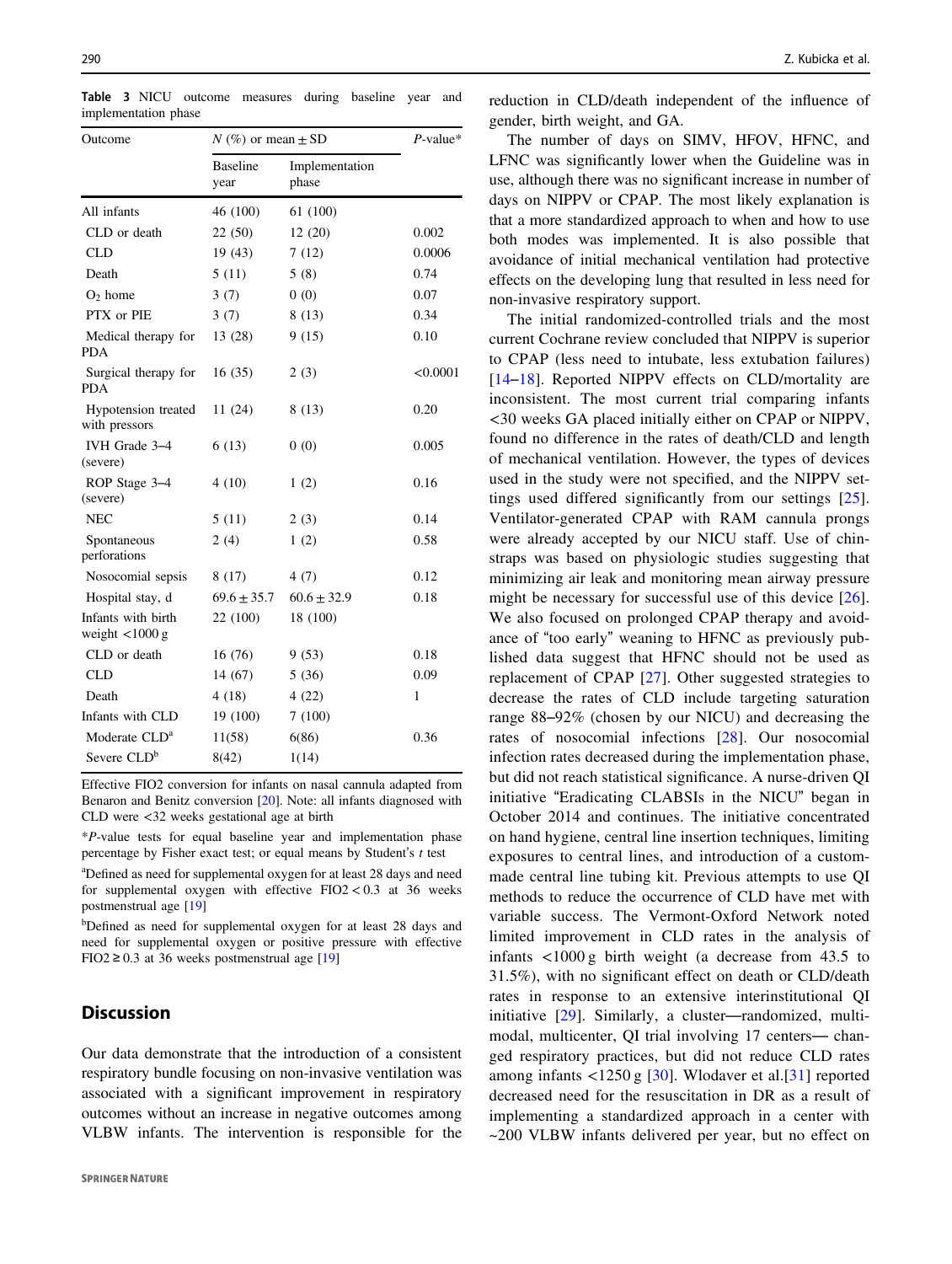<span id="page-6-0"></span>

CLD rates. The NICUs involved in these studies were large and presumably involved multiple care providers.

Two previously published smaller QI initiatives demonstrated more encouraging results. Levesque et al. described a reduction in CLD from 17 to 8% among infants 26–32 and 6/7 weeks GA in a NICU with about 60 admissions <33 weeks GA per year. Their new respiratory practices were introduced at one time point and high compliance was indicated by significantly reduced mechanical ventilation. Similar to our small size NICU, the intervention resulted in improved outcomes despite using a different method of non-invasive ventilation [\[32](#page-7-0)]. Birenbaum et al. [\[33](#page-7-0)] reported a reduction in CLD from 46.5 to 20.5% among infants <1500 g in a NICU, with 70 VLBW infants admitted per year. Ours is the third report that we are aware of to present a decrease in CLD in a NICU with smaller numbers of patients, staff, and providers, whereas reports from larger NICUs have been less encouraging. This is the first report that includes infants as young as 24 weeks GA and focuses on NIPPV as a primary ventilation mode.

The most novel element of our project is nearly perfect compliance with the intervention as evidenced by significantly changed rates of multiple respiratory practices (Table [2\)](#page-4-0). We attribute this highly effective implementation to several factors. Those include: staff awareness of our CLD rates and rates in VON network, interdisciplinary development of potentially better respiratory care practices, engaging and giving equal voice to all the participants from various disciplines, a period of intense education during which specialist-to-specialist teaching was used, and refresher activities after 12 and 24 months with real-time monitoring of deviations and prompt feedback. As a result, a new mental model of respiratory care was created, and there was a sense of pride and ownership among the team. Other human factors include twice-daily multidisciplinary rounds, a non-hierarchal approach to communication, and a small, cohesive team.

A limitation of our report is the relatively small number of infants, especially infants with birth weight <1000 g. The generalizability of these results within NICUs containing a larger number of caregivers, trainees, a different composition of the NICU, and DR teams is uncertain. Extremely high compliance with a QI project that involves major changes in practice might not be easily achievable.

# Conclusions

The temporal association of improved outcomes with our intervention suggests that by implementing a respiratory bundle focusing on non-invasive ventilation and minimizing unwanted provider-dependent practice variation, major changes in practice can be achieved and lead to significantly improved respiratory outcomes.

Acknowledgements We wish to give special thanks to the very dedicated South Shore Hospital nurses, respiratory therapists, nurse practitioners, and neonatologists for embracing and mastering significant changes in our respiratory practices for the benefit of our patients. We would like to thank Martha Sola-Visner MD, Associate Professor of Pediatrics at Harvard Medical School and Dr. Munish Gupta from BIDMC for their intellectual support and assistance with preparing and reviewing this manuscript.